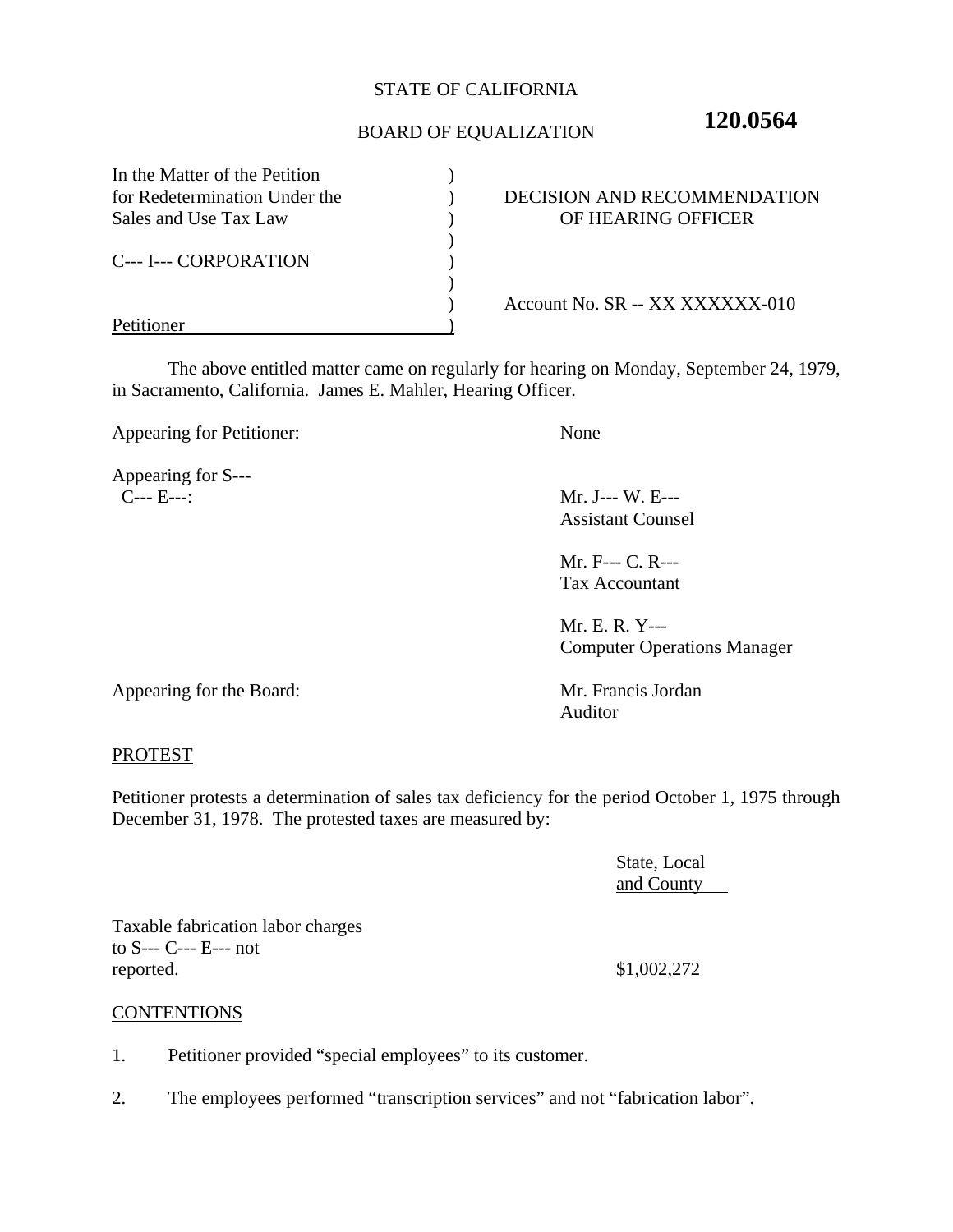3. Even if some tax is due, charges where no supervisor was provided or where the employees worked on the day shift should be deleted from the audit.

#### SUMMARY

Petitioner is a corporation operating a keypunching and keystroking business. It owns no equipment and all work is done on its customer's equipment. This is its first sales and use tax audit.

In April 1973 petitioner entered into a three-year contract to do keystroking for the S--- C--- E--- Company (S---). The contract was renewed and extended for another three years in April 1976. Insofar as they are relevant here, the terms of the renewed contract are as follows.

Petitioner agreed to "provide a second shift data entry staff complete with supervision". Payment was to be at a monthly rate for data coordinators, data controllers and operators, plus hourly overtime for operators, the total not to exceed a specified amount. Petitioner agreed to "perform this work and services as requested and directed by" an S--- employee, and also that "the performance of work and services…shall meet the productivity standards for comparable work used and achieved by S---". The agreement state that neither petitioner nor its employees would be considered employees of S---.

A memo on petitioner's letterhead dated July 19, 1976, provided that the second shift supervisor was responsible for the "direct supervision of all personnel and production scheduled on the shift". Specifically, the supervisor was to assist S---'s manager in setting up work schedules for the shift, "control" incoming work and assign it to operators and examine and release completed work. The duties also included the directing, counseling and coordination of all operators on the shift and the keeping of performance records.

After consulting the Board's legal staff, the auditor determined that petitioner's keystroking activities consisted of fabricating tangible personal property and were therefore subject to tax. The contention that petitioner merely provided "special employees" was rejected, primarily because petitioner had contracted to provide supervisory personnel along with the data entry staff.

At the preliminary hearing, S---'s representatives presented a more detailed explanation of the contract with petitioner. They explained that the work done under the contract consisted of transcribing or keystroking data from source documents to magnetic computer discs. Most of this work was done by petitioner's own employees on the day shift. However, the amount of work fluctuated greatly, and there was always some overflow which the day shift could not handle. S--- did not want to hire additional personnel directly to do the overflow work, since the keystroking workload was expected to diminish in the future and S--- would then have to lay off the extra personnel. Therefore, S--- contracted with petitioner to provide the necessary personnel on a temporary basis.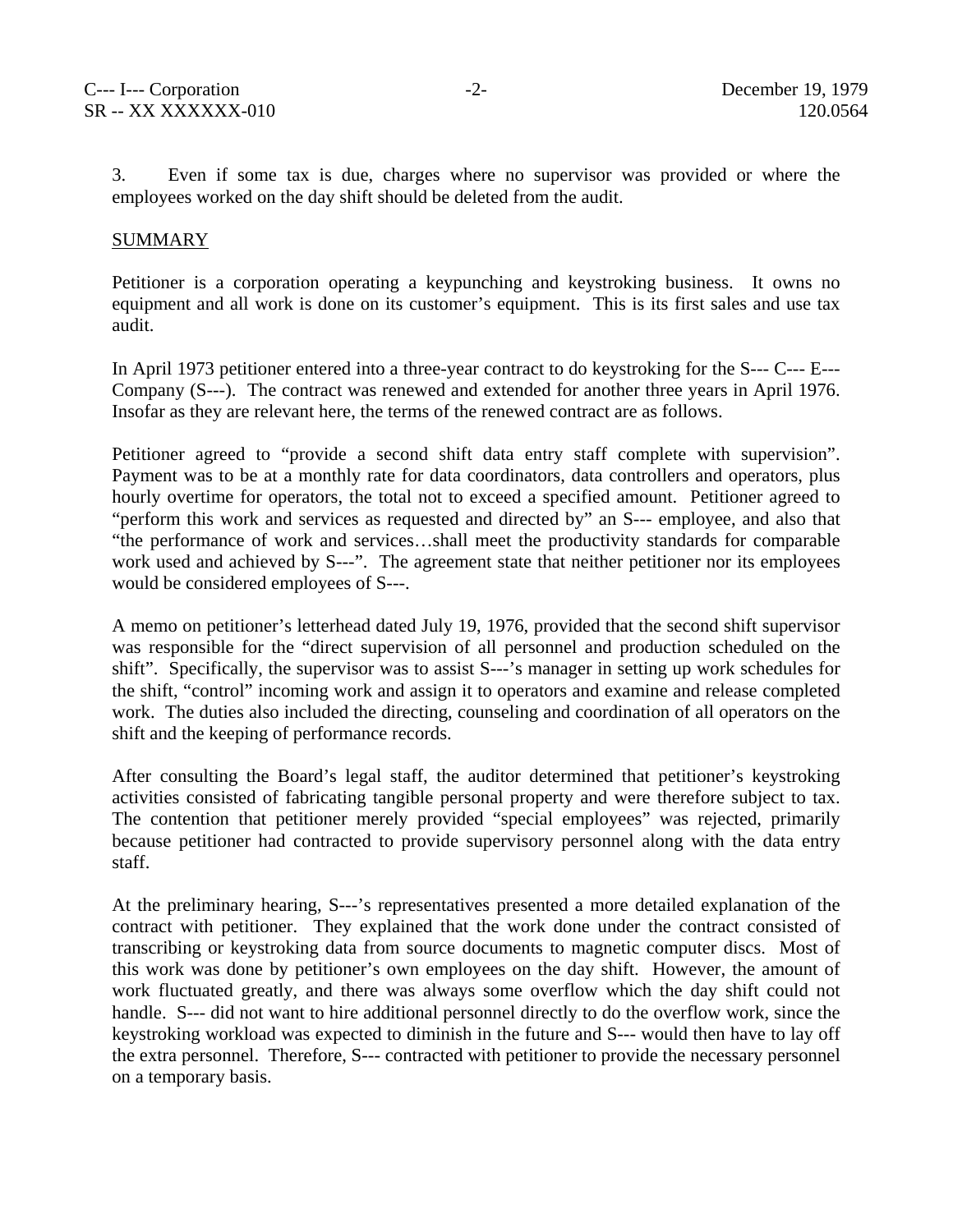Each morning S---'s manager of computer operations would assign tasks for both the day and night shifts. He also allocated additional work to the night shift in case they finished the assigned tasks early. Depending on the workload, petitioner supplied from 3 to 25 operators for the night shift. In addition, petitioner sometimes provided operators for the day shift on a fill-in basis.

Petitioner provided a supervisor for the night shift only if 6 or more operators were provided. The supervisor received the work assignment from S---'s manager, ensured that enough operators were available to do the work, and parceled the work out to individual operators. She also reviewed the operator's work to make sure it was done correctly.

The auditor regarded amounts derived form such contracts under the guise of charter membership charges and annual account maintenance charges as receipts attributable to petitioner's sales of goods which were subject to sales tax. As petitioner did not report or pay sales tax with respect thereto, those amounts were established as the taxable measures of Item B.

#### ANALYSIS AND CONCLUSIONS

The fabrication of customer furnished property for a consideration is defined as a "sale" under Revenue and Taxation Section 6006(b). However, in certain limited situations where a taxpayer performs labor on the customer's premises, the Board has recognized that a "sale" might not occur even though the labor would otherwise be regarded as taxable fabrication. This is the socalled "special employee" doctrine, where the transaction is regarded as a furnishing of services rather than as a fabrication sale.

The Board has previously ruled that recording information on magnetic tapes or discs supplied by the customer is a fabrication sale. (See Sales & Use Tax Reg.  $1502(c)(2)$ .) Therefore, petitioner's keystroking activities are subject to tax, unless petitioner was only furnishing special employees.

The distinction between a fabrication sale and a special employee situation depends upon the contractual relationship between the taxpayer and its customer. Basically, if the taxpayer contracts to create or produce tangible personal property, the transaction is a fabrication sale. But if the taxpayer contracts only to provide personnel who will work under the direction and control of the customer, the transaction has special employee status.

In this case, petitioner contracted to do keystroking work for SCE. This work was normally done by S---'s own employees, and petitioner was only hired for the overflow work. Although petitioner agreed to provide a supervisor, the contract expressly stated that the work would be performed "as requested and directed by" an S--- employee. In fact, all work was assigned by S---'s manager of computer operations. Petitioner provided a supervisor only when the number of operators exceeded a certain amount. The supervisor was generally responsible for seeing that the work was done, but did not determine what work was done or the specific details of how the work was done. Accordingly, it is concluded that petitioner provided special employees to S-- and did not make fabrication sales.